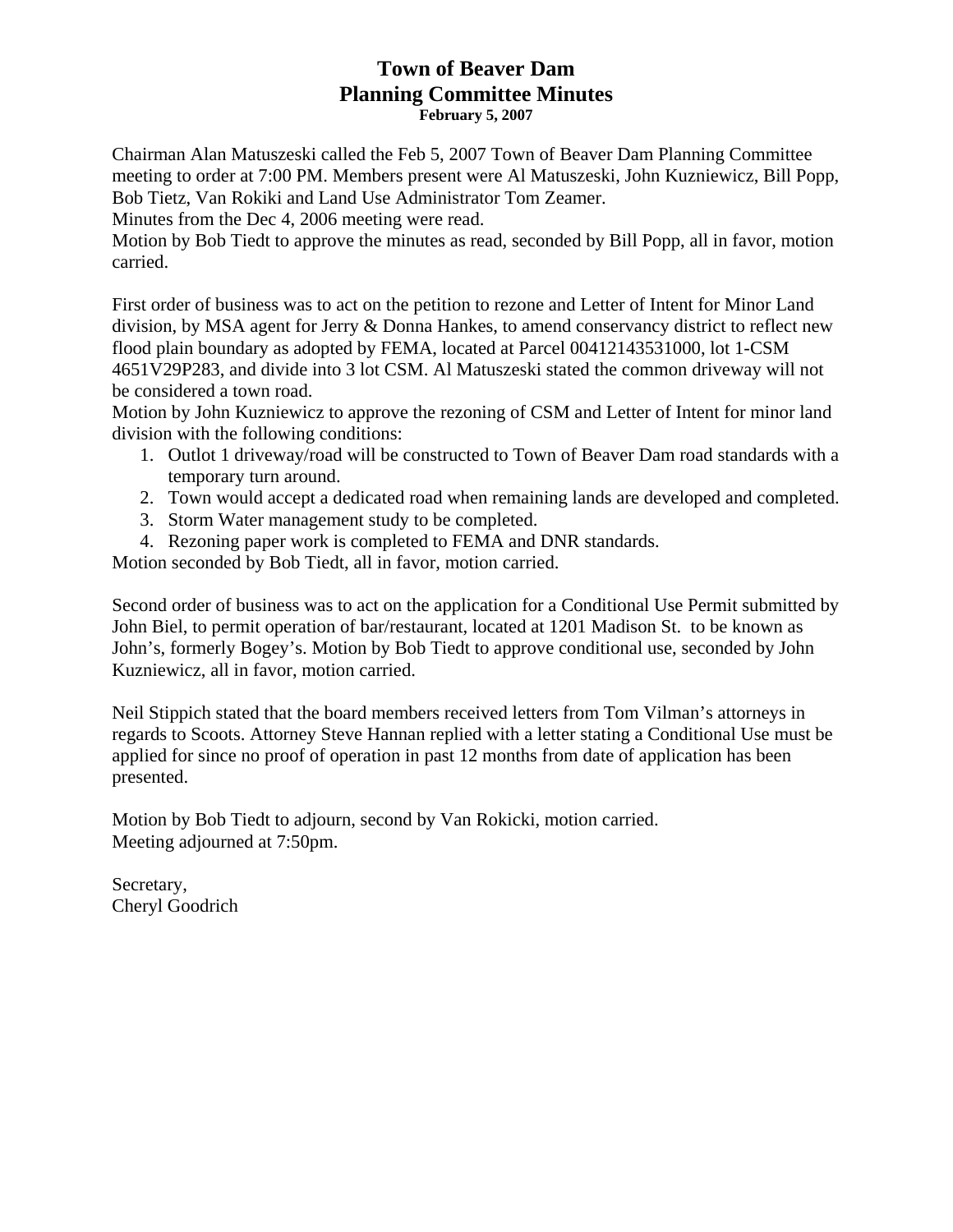# **Town of Beaver Dam Planning Committee Minutes February 26, 2007**

Chairman Alan Matuszeski called the Feb 26, 2007 Town of Beaver Dam Planning Committee meeting to order at 7:00 PM. Members present were Al Matuszeski, John Kuzniewicz, Mike Canniff, Bill Popp, Bob Tietz, Van Rokiki, & alternate Heather Ganske.

Minutes from the Feb 5, 2007 meeting were read.

Motion by Bob Tiedt to approve the minutes as read, seconded by John Kuzniewicz, all in favor, motion carried.

 First order of business was to act on Conditional Use Permit for Tom Vilmin to operate "Scoots" Bar located at W7771 Hwy 33 E. Tim Bartol presented an objection for use of the driveway off of Thompson Rd for commercial use. John Kuzniewicz had a copy of the original Gergens Plat showing 50' wide dedicated access ROW off Thompson Rd for all lots shown on Gergens Plat with no stipulations as to specific use or non-use. Motion by Bob Tiedt to approve the Conditional Use with the condition that no parking will be allowed on Thompson Rd. Motion seconded by Mike Canniff, 6 vote yea, 1 nay vote by Heather Ganske, motion carried.

 Second order of business was to act on application by DesignTech Engineering, agent for Dennis and Nancy Hampton for the Preliminary Plat review for "Hamptons Cove" subdivision located at W9264 Iron Rd. John Kuzniewicz stated that he and Jeff Schmidt attended a informational meeting with the WI DOT on the 151/Iron Rd/Cty DE change in the planning stages, planned for the not to far future, noting it may somewhat affect the proposed subdivision. Janice Schmidt spoke against the proposed subdivision. Motion by Bob Tiedt to approve the preliminary plat for Hamptons Cove. Motion seconded by Mike Canniff, all in favor, motion carried.

 Third order of business was to act on the application by New Frontier, agent for Mike and Debra Zimmerman, for a minor land division, and Letter of Intent. Motion by John Kuniewicz to table the matter due to insufficient information. Motion seconded by Bill Popp, all in favor, motion carried. Needed is a petition to rezone and application for a conditional use.

 Forth order of business was to discuss/decide conditional uses and variances. Motion by Bob Tiedt to table indefinitely due to no information presented. Motion seconded by Van Rockiki, all in favor, motion carried.

 Motion by Bob Tiedt to adjourn, second by Van Rokicki, motion carried. Meeting adjourned at 8:20pm.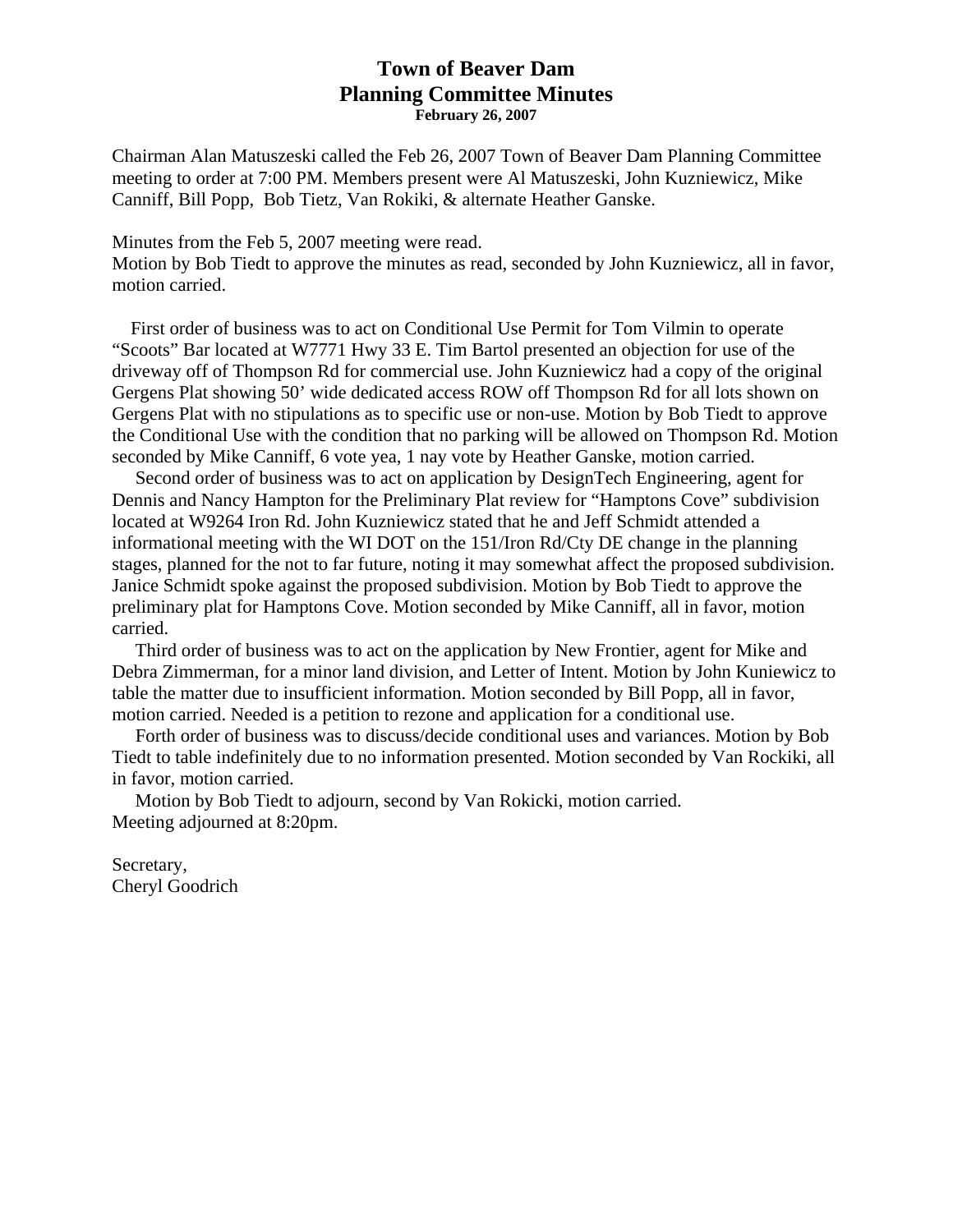# **Town of Beaver Dam Planning Committee Minutes April 4, 2007**

Chairman Alan Matuszeski called the April 4, 2007 Town of Beaver Dam Planning Committee meeting to order at 7:00 PM. Members present were Al Matuszeski, John Kuzniewicz, Mike Canniff, Bill Popp, Bob Tietz, Van Rokiki, & Larry Braker

Minutes from the Feb 26, 2007 meeting were read.

Motion by John Kuzniewicz to approve the minutes as read, seconded by Bob Tiedt, all in favor, motion carried.

 First order of business was to act on the rezoning request, Letter of Intent and Conditional Use by Michael Zimmerman. Rezoning would be from A2 to Industrial. Motion by Larry Braker to recommend approval of the zoning change from A2 to Industrial for Lot 1 to the Town Board. Lot 2 will remain A2. Motion seconded by John Kuzniewicz, all in favor, motion carried. Act on Letter of Intent for the same Zimmerman property as above. Motion by Mike Canniff to approve the Letter on Intent with the condition that the barn be removed within 90 days from when the survey is approved. Motion seconded by Bob Tiedt, all in favor, motion carried. Conditional Use application for same Zimmerman property. Motion by John Kuzniewicz to create condition and the conditional use remains with the operation, where if at any date or time the operation changes, a new conditional use must be applied for. Motion seconded by Bob Tiedt, all in favor, motion carried.

 Second order of business was to act on the rezoning request for BD Holdings from R1 to R2 for lots created on Gossfeld Lane. Motion by John Kuzniewicz to recommend approval of the zoning change to the Town Board. Motion seconded by Larry Braker, all in favor, motion carried.

The Preliminary Plat will be reviewed and approved separately for Lot 1 and Lot 2. Motion by Larry Braker to approve the preliminary plat for Lot 1, 004-1214-2041-015. Motion seconded by John Kuzniewicz, all in favor, motion carried.

The application for the Conditional Use is for Lot 1 only to build a 2 unit condominium. Motion by Mike Canniff to approve the CU for Lot 1 only. Motion seconded by Bill Popp, all in favor, motion carried. Note, as a reminder, by Al Matuszeski that nothing is to be done until the rezoning is approved by the Town Board.

 Third order of business was to discuss Conditional Uses and Variances. Tom Zeamer will create check lists for the Planning committee to review and discuss at the next meeting. Notice for next meeting must be a class 2 notice as a hearing to review zoning ordinances for recommendation to the Town Board.

 Motion by Van Rokicki to adjourn, second by Larry Braker, all in favor, motion carried, 8:30pm.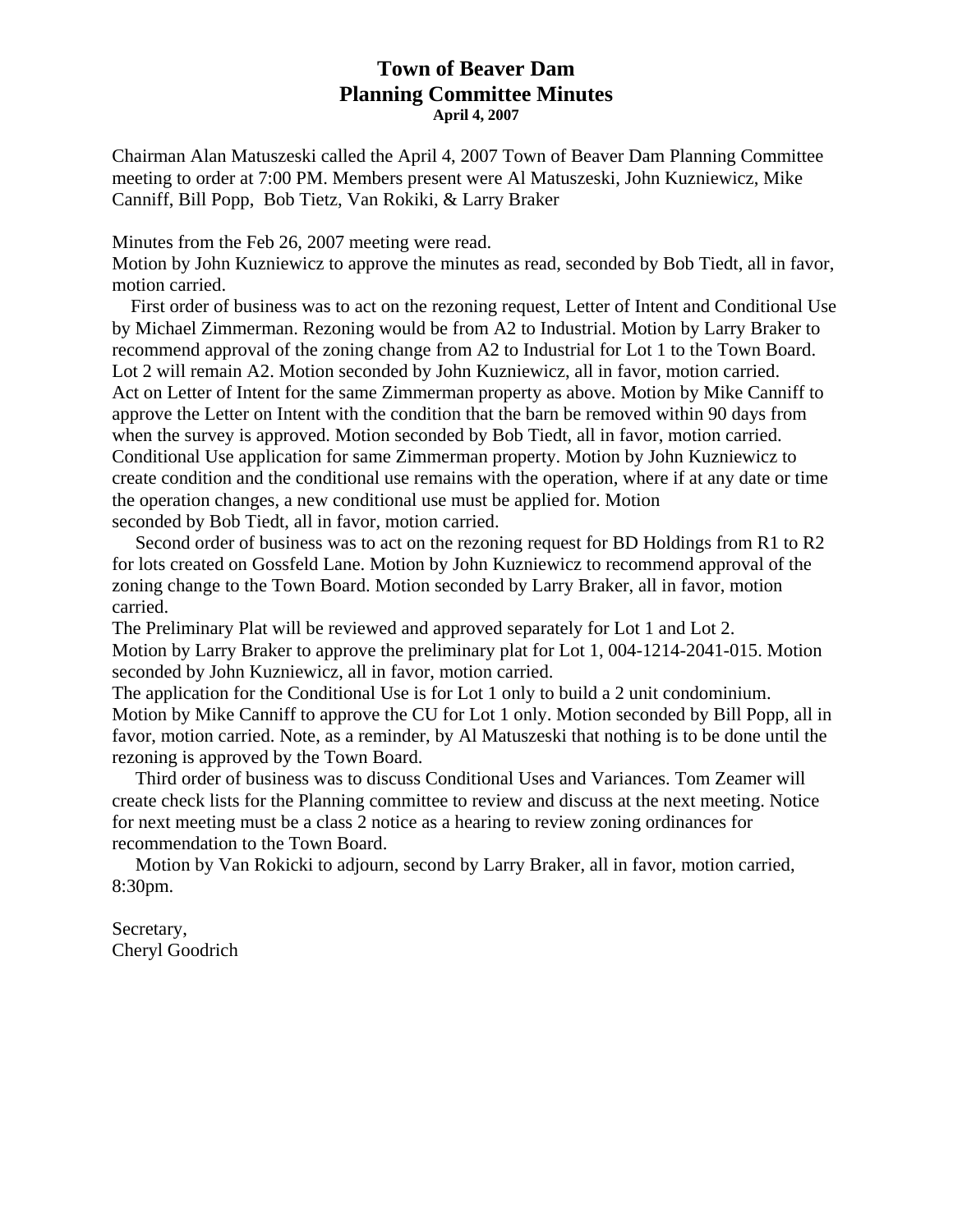# **Town of Beaver Dam Planning Committee Minutes April 30, 2007**

Chairman Alan Matuszeski called the April 30, 2007 Town of Beaver Dam Planning Committee meeting to order at 7:00 PM. Members present were Al Matuszeski, John Kuzniewicz, Mike Canniff, Bill Popp, Bob Tietz, Van Rokicki, & Larry Braker

Minutes from the April 4, 2007 meeting were read.

Motion by Larry Braker to approve the minutes as read, seconded by Bob Tietz, all in favor, motion carried.

 First order of business was to act on the application by Anne Cook, MSA, agent for Jerome & Donna Hankes for a preliminary plat consultation on parcel located on Cty Hwy E, Beaver Dam. Only a road access will be allowed onto Cty Hwy E. Motion by Al Matuszeski to approve preliminary consult. Motion seconded by John Kuzniewicz, all in favor, motion carried.

 Second order of business was to act on the application for a Conditional Use Permit from Jon Curro, to operate an auto salvage and metal recycling yard in an I-1 zoning district located at W9605 Iron Rd. Approximately 8 people voiced their opinion against having a second salvage yard on Iron Rd. After lengthy discussion, motion by John Kuzniewicz to table the application for Conditional Use in order to give Al Matuszeske and Tom Zeamer time to talk with the attorney on the interpretation of permitted use in an I-1 zoning district. Motion seconded by Bill Popp, all in favor, motion carried.

 Third order of business is to act on the application of Steve Drunasky for a Conditional Use Permit for a condominium and a Preliminary Plat review. This is tabled due to insufficient paperwork submitted.

Resident on Zimmerman Dr stated that another resident of Zimmerman's subdivision is starting a Home Day Care, which is not permitted according to the Subdivision covenance. It was suggested to the resident that he file a written complaint to the Town Board, before the board can proceed.

Motion by Bob Tietz to adjourn, seconded by Van Rokicki, all in favor, motion carried. Meeting adjourned at 8:20pm.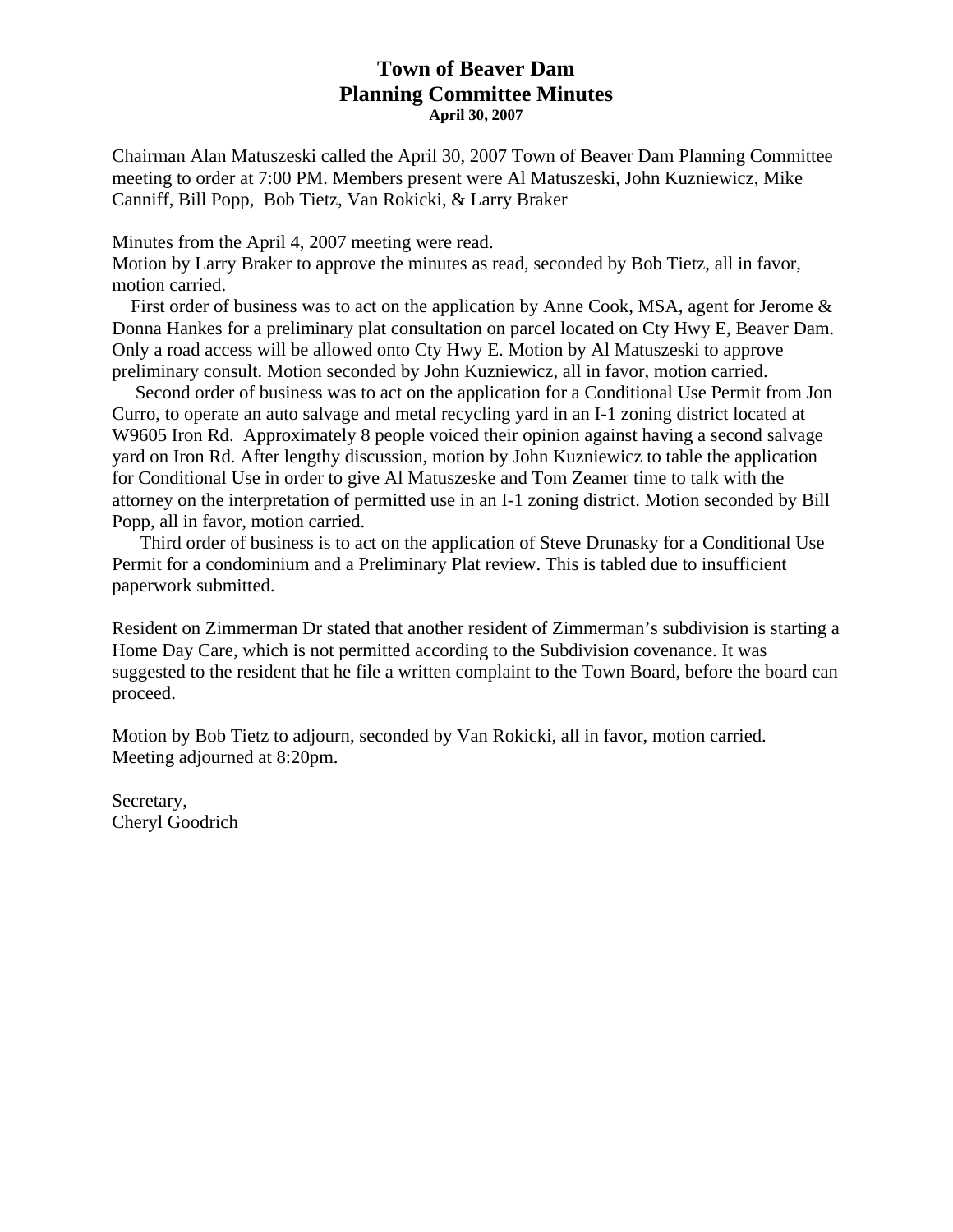## **Town of Beaver Dam Planning Committee Minutes May 29, 2007**

Chairman Alan Matuszeski called the May 29, 2007 Town of Beaver Dam Planning Committee meeting to order at 7:00 PM. Members present were Al Matuszeski, John Kuzniewicz, Bill Popp, Bob Tietz and Larry Braker.

 Minutes from the April 30, 2007 meeting were read. Motion by Larry Braker to approve the minutes as read, seconded by Bob Tietz, all in favor, motion carried.

 First order of business was to act on the application by Dick Leistekow, MSA, agent for Green Earth Manure Management for a Minor Land Division/Letter of Intent for parcels 004- 1214-3641-000 and 004-1214-3644-000 located on Cty Hwy A, east of Beaver Dam. It was stated that: 1.) The resulting lot has to be 2.0 acres or less, and 2.) A variance is required to create a lot from less than 75 acres. Motion by Bob Tietz to deny the Letter of Intent, seconded by Larry Braker, all in favor, motion carried.

 Second order of business was to act on the application of Jon Curro for a Conditional Use Permit to operate an auto salvage and metal recycling yard in an I-1 zoning district for parcel 004-1114-0732-001, located at W9605 Iron Rd. Mr. Curro stated that vehicles will not be stored at, or parts sold from this location. Tom Zeamer defined salvage yard in response to attendee's question. Discussion followed with input and question from adjoining property owners in attendance. The following conditions must be met:

1.) Move driveway toward South Beaver Dam on the northwest end of the property.

2.) Trailer home is not allowed on the property. 3.) Septic system must meet county requirements. 4.) Fence to be constructed surrounding the property will be 10' high and be 80% opaque. 5.) Autos may not be piled higher than the 10' fence. 6.) Letter from State of Wisconsin regarding storm water run off permit. 7.) No auto parts sold on site.

8.) Maximum of 18 vehicles on site at any given time.

Motion by Larry Braker to approve the Conditional Use Permit with the above listed conditions, seconded y Bob Tietz. Vote called, 4 yeas, 1 nay, motion carried.

 Third order of business is to act on the application of Steve Drunasky for a Conditional Use Permit for a condominium and a Preliminary Plat review 004-1117-0133-005, located at N6929 and N6933 Hidden Valley Dr. Subdivision property owners questions regarding condominium status were answered. Motion by John Kuzniewicz to approve the Conditional Use Permit, seconded by Larry Braker, all in favor, motion carried.

 Last order of business was to review proposed changes to Town Ordinances. Town Board Chairman Neal Stippich reviewed the proposed changes with the Planning Committee. Additions and/or changes to the revised ordinances will be made and ready for the next Planning Committee meeting.

Motion by John Kuzniewicz to adjourn, seconded by Bill Popp, all in favor, motion carried. Meeting adjourned at 9:06pm.

Acting Secretary, Bill Popp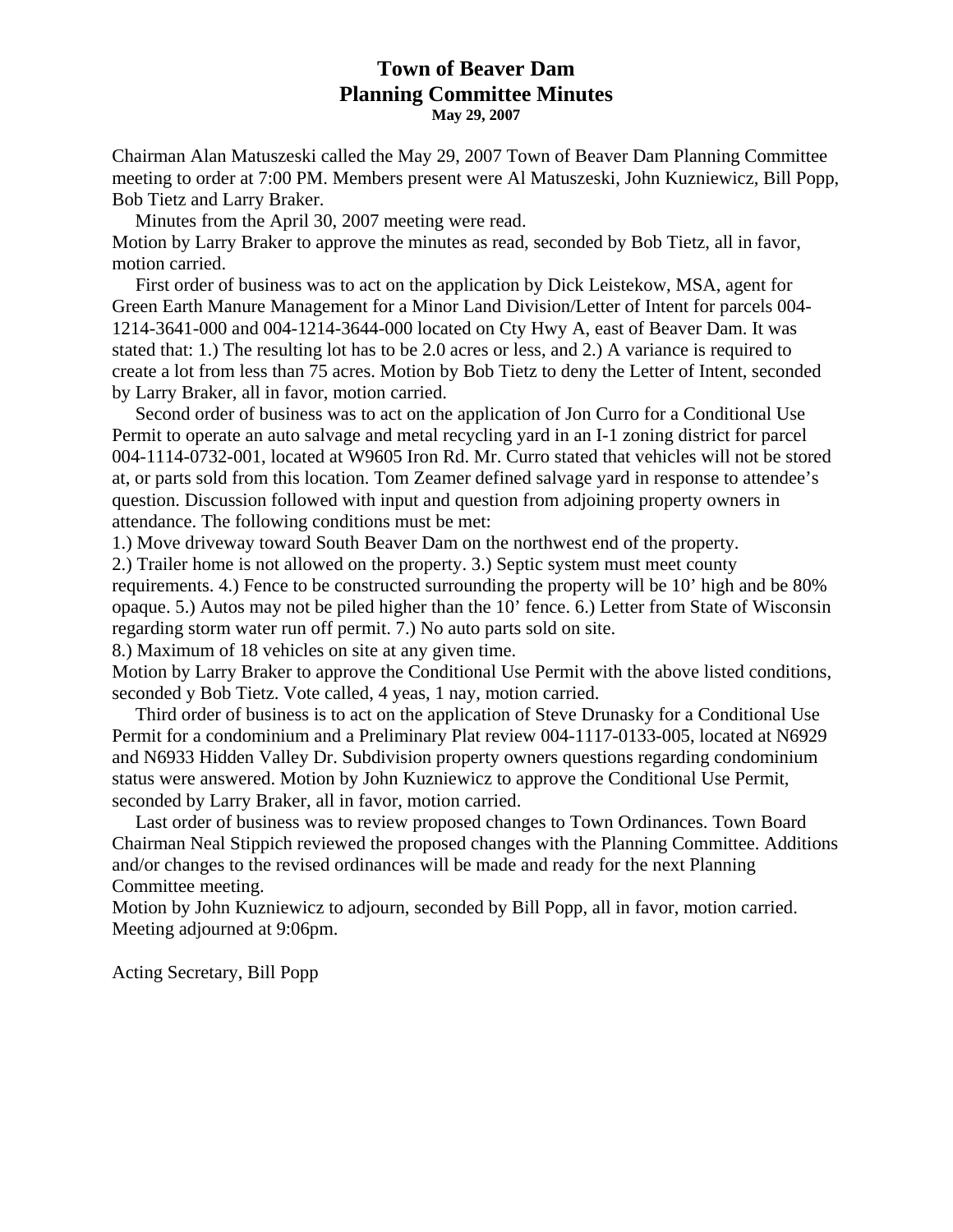# **Town of Beaver Dam Planning Committee Minutes June 25, 2007**

Chairman Alan Matuszeski called the June 25, 2007 Town of Beaver Dam Planning Committee meeting to order at 7:10pm. Members present were Al Matuszeski, John Kuzniewicz, Bob Tietz, Larry Braker and Van Rokiki. Absent, Bill Popp.

Minutes from the May 29, 2007 meeting were read.

Motion by John Kuzniewicz to approve the minutes with one correction added to conditions of conditional Use for Jon Curro, #9 Option to review Condtional Use and number of autos allowed on the yard in 1 year. Motion seconded by Bob Tietz, all in favor, motion carried. Motion by John Kuzniewicz to move item #1 - zoning modifications, to the end of the agenda. Motion seconded by Bob Tietz, all in favor, motion carried.

 First order of business was to act on the Preliminary Plat of Prairie Hill Subdivision for Anne cook, agent for Jerry & Donna Hankes. Motion by John Kuzniewicz to approve the Prairie Hill preliminary plat with the condition that a variance is granted by the BOA for a road extension from 800ft to 1050ft. Motion seconded by Bob Tietz, all in favor, motion carried.

 Second order of business was to act on the Letter of Intent for Anne Cook of MSA, agent for Zieman Properties, for a 2 lot certified survey land division for 2 parcels on approx 3.5 acres. Paperwork for the end of Kellom Rd is needed. Property is zoned Commerical. Motion by Larry Braker to approve the Letter of Intent with the condition that there is a 66ft strip reserved for a future road. Motion seconded by Van Rokiki, all in favor, motion carried.

 Third order of business was to discuss and decide and make recommendation to the Town Board on the revised zoning in A-1 and A-2 animal zoning district for modifications required b the DATCP. (Livestock Siting Law) Motion by Bob Tietz to recommend approval of the Live Stock Siting, seconded by Larry Braker, all in favor, motion carried.

 Tom Zeamer proposed a Property Maintenance Ordinance. The Planning Committee is in favor of adoption of such an ordinance by the Town Board.

 Motion by Larry Braker to adjourn, seconded by John Kuznieiwcz, all in favor, motion carried. Meeting adjourned at 8:30pm.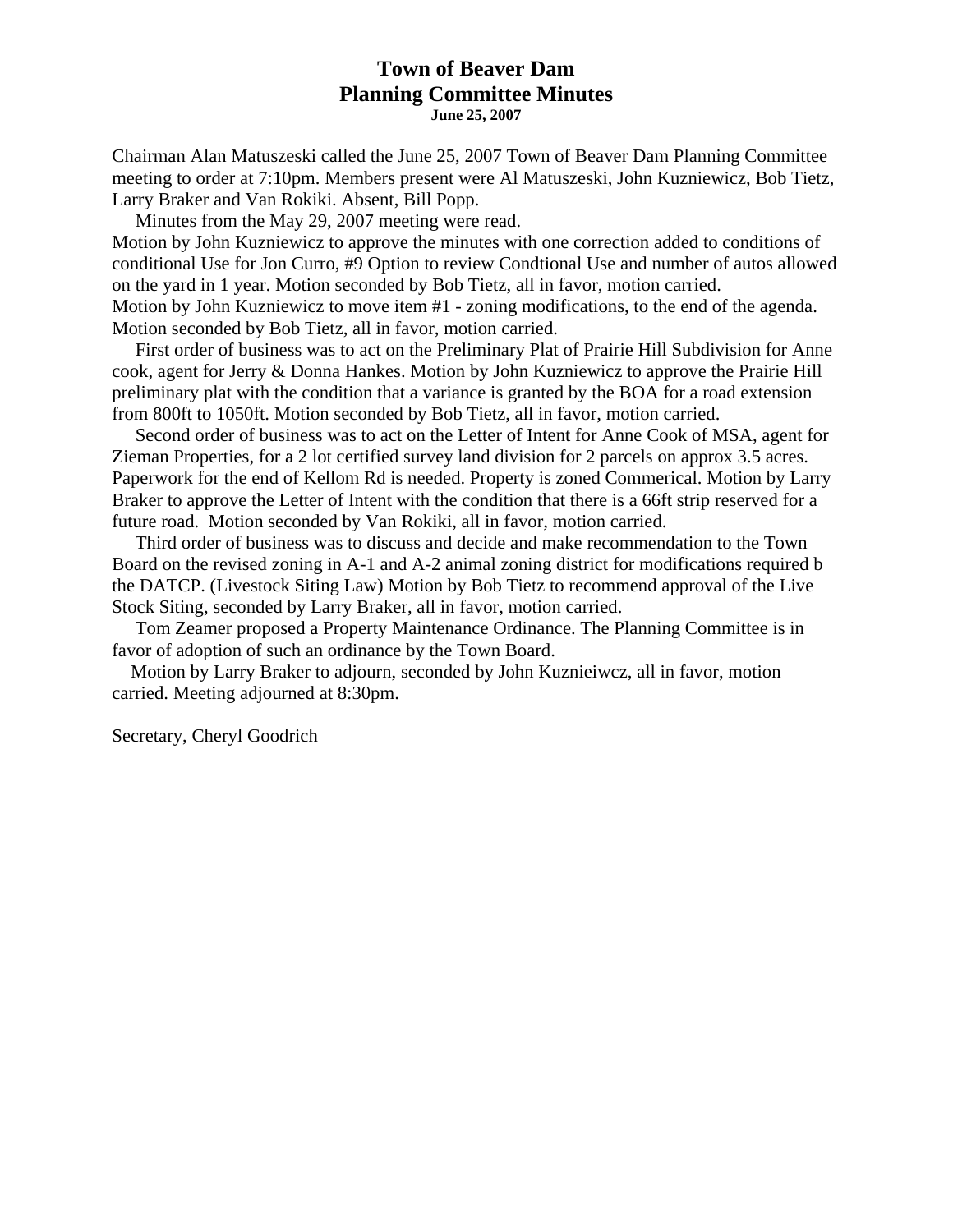# **Town of Beaver Dam Planning Committee Minutes July 30, 2007**

Chairman Alan Matuszeski called the July 30, 2007 Town of Beaver Dam Planning Committee meeting to order at 7:00pm. Members present were Al Matuszeski, John Kuzniewicz, Bob Tietz, Larry Braker and Van Rokicki, Bill Popp, & Mike Canniff.

Minutes from the June 25, 2007 meeting were read.

Motion by John Kuzniewicz to approve the minutes with one correction on statement as follows: Motion by John Kuzniewicz to approve the Prairie Hill preliminary plat with the condition that a variance is granted by the BOA for a road extension to extend the cul-de- sac from 800ft to 1050ft. Motion to approve as corrected, was seconded by Larry Braker, all in favor, motion carried.

 First order of business was to act on the application for minor land division for MSA, agent for Green Earth Manure Management to divide acreage to be taken out of the partnership, to allow a single family dwelling in an A-1 district. The BOA approved the sub-standard size lot with the condition that in is not to be further divided. Motion by John Kuzniewicz to approve the land division, to allow a single family dwelling in an A-1 district. Seconded by Bill Popp, all in favor, motion carried.

 Second order of business was to act on the application KGM Enterprises, Inc. for a Conditional Use permit to operate motorcycle, lawn mower business on the divided lot at the end of Kellom Rd. Motion by Larry Braker to approve the conditional use, seconded by Mike Canniff, all in favor, motion carried.

 Third order of business was to act on the application by New Frontier Land Surveying, agent for Prince Properites, for a minor land division, located at W7702 Prospect Rd. Jack Prince Jr. is purchasing the approx. 1.6 acre lot with the house on it, following the grass line. Zoning is A-2. Motion by Mike Canniff to approve the land division, with the condition that the remaining lands not be further divided. Motion seconded by Van Rokicki, all in favor, motion carried.

Discussions on subjects not on the agenda: Larry Braker inquired about the Town abandoning Access Rd. Reply was the state may expand Hwy 33 in the future. Neal Stippich relayed a request from Chief John Kreuziger to the Planning Committee to inform him if a citation needs to be written in cases of violations to Conditional Uses and Ordinances. Tom Zeamer received a complaint from Jeff Nowicki about the flooding that took place at Hometown Glass because of poor storm water management. County required/approved the storm water management plan. Tom will follow up with Marie Cigelske, Jeff Nowicki and the County to see if the plan was followed as approved. If the plan was deviated from what was approved, a citation can be issued, and changes made. The question came up is Marie has an occupancy permit yet as she allegedly has begun dance/gymnastic lessons. Reply is the state is to issue the occupancy permit.

 Motion by Bob Tietz to adjourn, seconded by Bill Popp, all in favor, motion carried. Meeting adjourned at 7:50pm.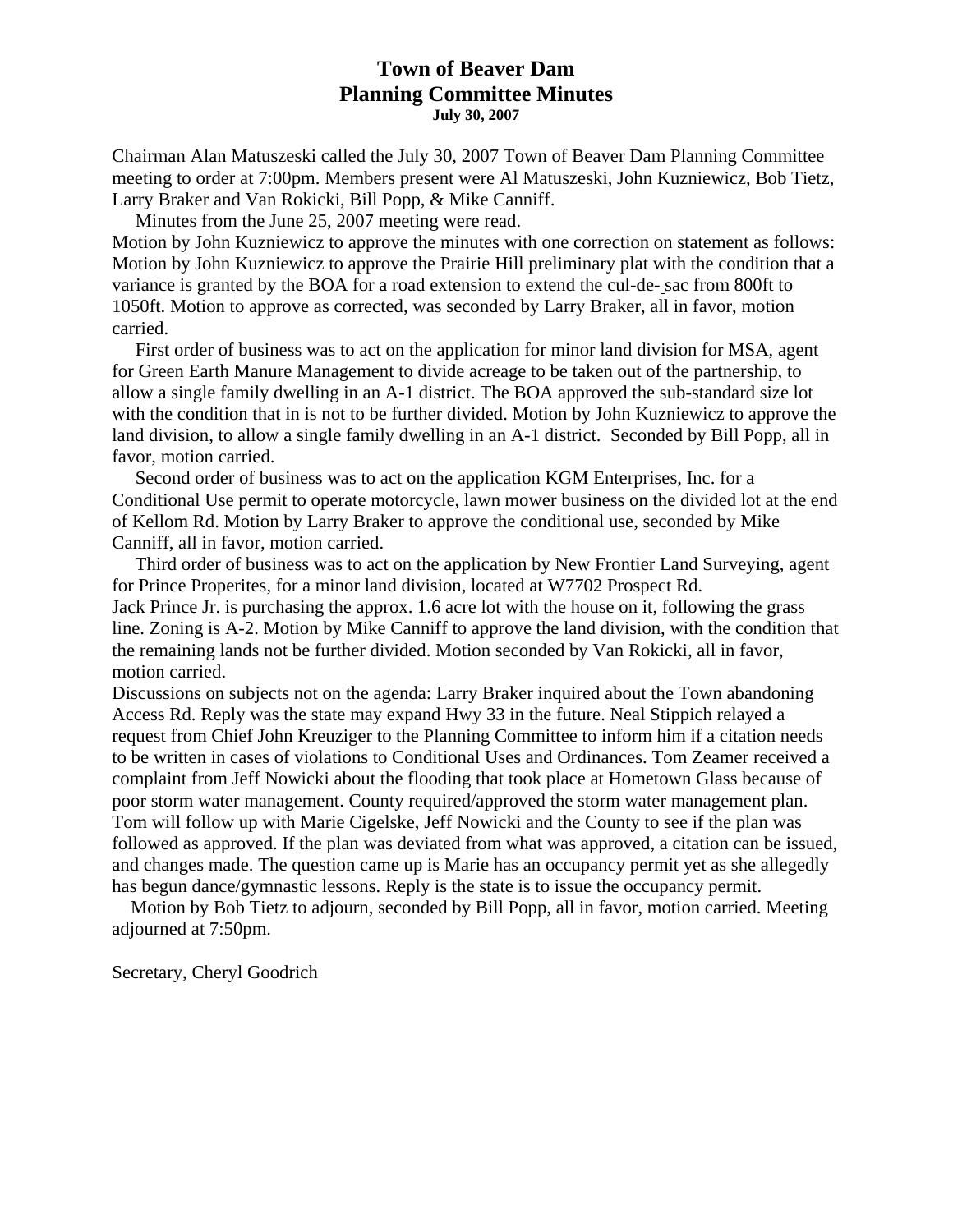## **Town of Beaver Dam Planning Committee Minutes October 8, 2007**

Chairman Alan Matuszeski called the Oct 8, 2007 Town of Beaver Dam Planning Committee meeting to order at 7:00pm. Members present were Al Matuszeski, Bob Tietz, Larry Braker, Van Rokicki, Bill Popp, John Kuzniewicz & Mike Canniff.

The September 24 meeting was postponed due to the lack of a quorum.

Minutes from the July 30, 2007 meeting were read.

Motion by Bob Tietz to approve the minutes as read. Motion seconded by John Kuzniewicz, all in favor, motion carried.

 First order of business was to act on the application for minor land division for Jon Abfall, for parcel #004-1114-1911-003, located at N6002 S Center Rd.

The original request was approved about 3 years ago. He is now selling 2 acres, and the tree lot line to Lehners, leaving approximately 3.8 acres to divide into 2 lots. It is zoned R-1 and it was agreed to by Jon Abfall that there would be 1 driveway off S Center Rd to service the 2 lots and remaining lands owned by Jon Abfal. Motion by Larry Braker to approve the land division with the condition that the access shall be by easement thru lot 1, CSM1285. Motion seconded by Mike Canniff, all in favor, motion carried.

 Second order of business was to act on the Conditional Use Permit for Beaver Dam Bay Marina to operate a marina located at W9276 Cty Rd G, town of Beaver Dam. Representing the BD Bay Marina is Ron Marach. Motion by John Kuzniewicz to approve the Conditional Use. Motion seconded by Larry Braker, all in favor, motion carried.

 Third order of business was to act of the application by Anne Cook of MSA, for the final plat review of Prairie Hill Subdivision, located on Cty Rd E, Town of Beaver Dam. @ letter from Alliant Energy, presented by Anne Cook, the utilities have been paid for but are not yet installed. A bond is being acquired by Jerry Hankes in the amount of \$75,222/125% of bids received for remaining road work, ditching, top soil and seeding.

Plans have been submitted to the County and State for final approval. Motion by Mike Canniff to recommend approval to the Town Board noting that the bond is in the works and ditches must be graded to plat drawings after the utilities are installed. Motion seconded by Van Rokiki, all in favor, motion carried.

 The fourth order of business to discuss/act on the relocation of Oak Lane, off S Sunset Pt Rd, is a dead issue as a decision was made my the Town Board not to pursue this matter. Secretary Cheryl Goodrich read the unofficial minutes of the Sept 11 town board meeting stating the Town Boards decision. Atty Steve Hannan is drafting a letter stating the Boards decision and reasons, to be sent to Mrs Harmsen after the board approves it. Atty Scott Rasmussen was present with Lois Harmsen to discuss the matter. Neal Stippich stated that this issue started with a verbal request to the Town Board to look into the matter, and that Mrs. Harmsen never formally applied for a road vacation. Mrs Harmsen also stated that there was a verbal agreement made 50years ago between her Aunt and the Town Board. Dan Prunuske explained the difficult issues involved to Mr Rasmussen.

It was suggested that Mr Rasmussen contact Mr Hannan if they wish to further pursue this matter.

 The fifth order of business was to discuss the possibility of the Planning Committee being able to waive certain issues that normally require BOA action. Example the Cul de sac length. The planning committee would like Tom to contact Anne Cook and Dan Prunuske to make a list of specific items that need to be addressed.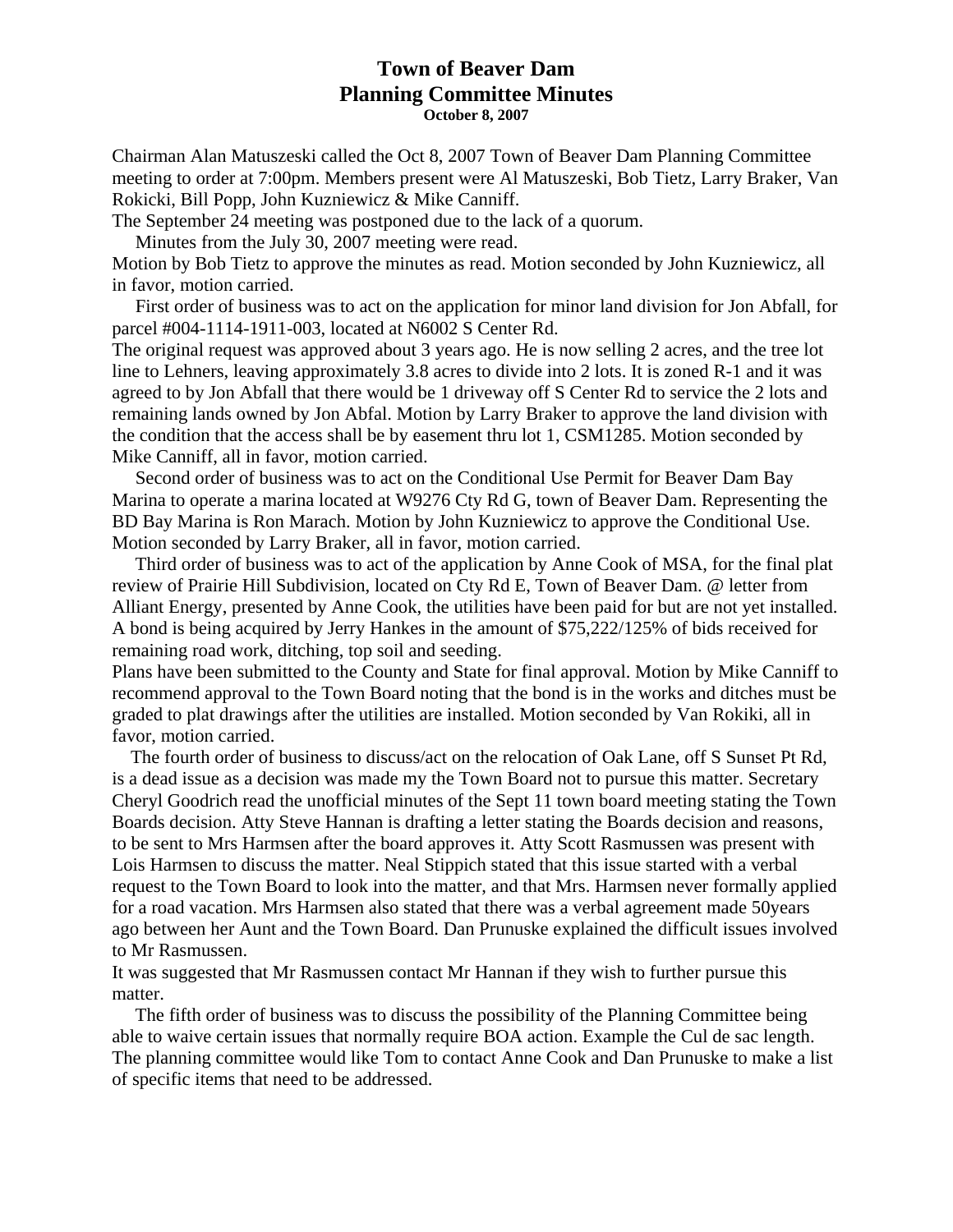Motion by Larry Braker to adjourn, seconded by Bob Tietz, all in favor, motion carried. Meeting adjourned at 8:00pm.